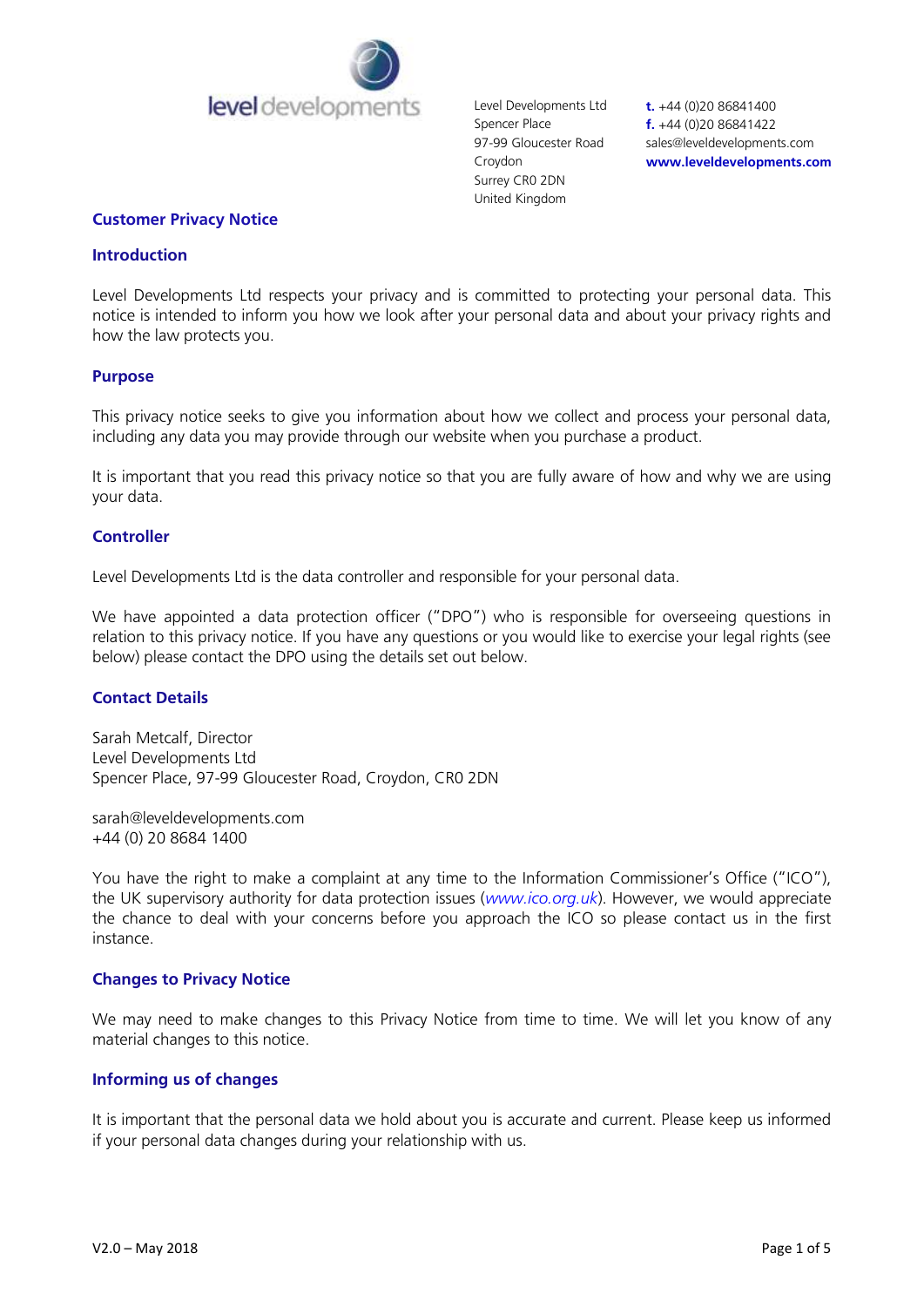# **Third-party links**

Our website may include links to third-party websites. Clicking on those links or enabling those connections may allow third parties to collect or share data about you. We do not control these thirdparty websites and are not responsible for their privacy statements.

## **The data we collect about you**

Personal data is any information about an individual from which that person can be identified. It does not include data where the identity has been removed.

We may collect, use, store and transfer different kinds of personal data about you. We have grouped the types of data below:

- **Identity Data:** this includes data such as your title, first name, last name.
- **Contact Data:** this includes data such as your billing address, delivery address, email address and telephone numbers.
- **Financial Data:** this includes data such as your bank account details. Payment card details are requested via a secure 3<sup>rd</sup> party platform linked to website orders only. We do not ask for card details other than via this secure method. Data may be obtained from credit reference agencies or Companies House.
- **Technical Data:** this includes data such as your IP address, login details, browser type, operating system.
- **Transaction Data:** this includes data such as details about payments to and from you and other details of products and services you have purchased from us.
- **Profile Data:** this includes purchases or orders made by you.
- **Usage Data:** this includes information about how you use our website, products and services.
- **Marketing and Communications Data:** this includes your preferences about receiving marketing from us and your communication preferences.

We also collect, use and share Aggregated Data such as statistical or demographic data. Aggregated Data may be derived from your personal data but is not considered personal data as it does not directly or indirectly reveal your identity. For example, we may aggregate your Usage Data to calculate the percentage of users accessing a specific website feature. However, if we combine or connect Aggregated Data with your personal data so that it can directly or indirectly identify you, we treat the combined data as personal data which will be used in accordance with this privacy notice

If you do not provide personal data about you that we need to know, we may not be able to perform the contract we have or are trying to enter into with you. In this case, we may have to cancel your order.

### **How is your personal data collected?**

We principally collect data from and about you through our direct interactions with you. You may give us your contact, identity and financial details when you place an order with us, by filling in forms or by corresponding with us by post, phone, email or otherwise about an order, or when creating an order on our website. We may also collect data from you when you browse our website, such as through the use of cookies.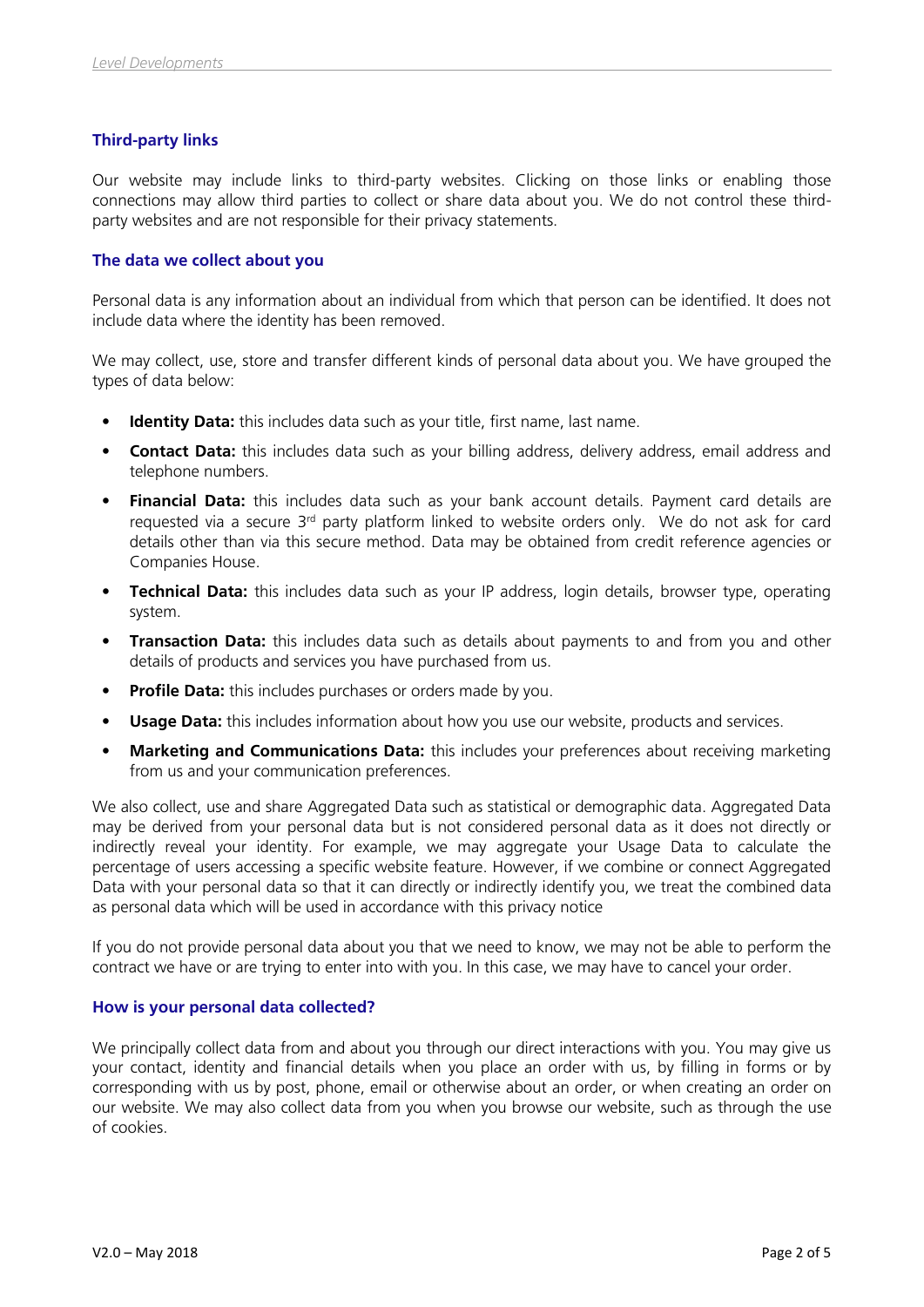### **How we use your personal data**

We will only use your personal data when the law allows us to. Most commonly, we will use your personal data in the following circumstances:

- Where we need to perform the contract we are about to enter into or have entered into with you.
- Where it is necessary for our legitimate interests (or those of a third party) and your interests and fundamental rights do not override those interests.
- Where we need to comply with a legal or regulatory obligation.

Generally speaking we do not rely on consent as a legal basis for processing your personal data other than in relation to sending third party direct marketing communications to you via email or text message. You have the right to withdraw consent to marketing at any time.

We have set out below a description of the ways we plan to use your personal data, and which of the legal basis we rely on to do so. We have also identified what our legitimate interests are where appropriate.

We may process your personal data for more than one lawful ground depending on the specific purpose for which we are using your data.

| <b>Purpose/Activity</b>                                                                                                                                  | Type of data                                                                                | Lawful basis for processing including<br>basis of legitimate interest                                                                                                                                              |
|----------------------------------------------------------------------------------------------------------------------------------------------------------|---------------------------------------------------------------------------------------------|--------------------------------------------------------------------------------------------------------------------------------------------------------------------------------------------------------------------|
| To register you as a new customer                                                                                                                        | $\circ$<br>Identity<br>$\circ$<br>Contact                                                   | $\circ$<br>Performance of a contract with you                                                                                                                                                                      |
| To process and deliver your order<br>including:<br>$\circ$<br>Manage payments, fees and<br>charges<br>$\circ$<br>Collect and recover money owed<br>to us | $\circ$<br>Identity<br>$\circ$<br>Contact<br>Financial<br>$\circ$<br>Transaction<br>$\circ$ | $\circ$<br>Performance of a contract with you<br>$\circ$<br>Necessary for our legitimate<br>interests (to recover debts due to<br>us)                                                                              |
| To manage our relationship with you<br>which will include:<br>$\circ$<br>Notifying you about changes to<br>our terms or privacy notice                   | $\circ$<br>Identity<br>$\circ$<br>Contact<br>$\circ$<br>Marketing and<br>Communications     | $\circ$<br>Performance of a contract with you<br>$\circ$<br>Necessary to comply with a legal<br>Obligation<br>$\circ$<br>Necessary for our legitimate<br>interests (to keep our records<br>updated)                |
| To administer and protect our<br>business and our website                                                                                                | $\circ$<br>Identity<br>$\circ$<br>Contact<br>$\circ$<br>Technical                           | $\circ$<br>Necessary for our legitimate<br>interests (such as running our<br>business, providing administration<br>and IT services, to prevent fraud)<br>$\circ$<br>Necessary to comply with a legal<br>obligation |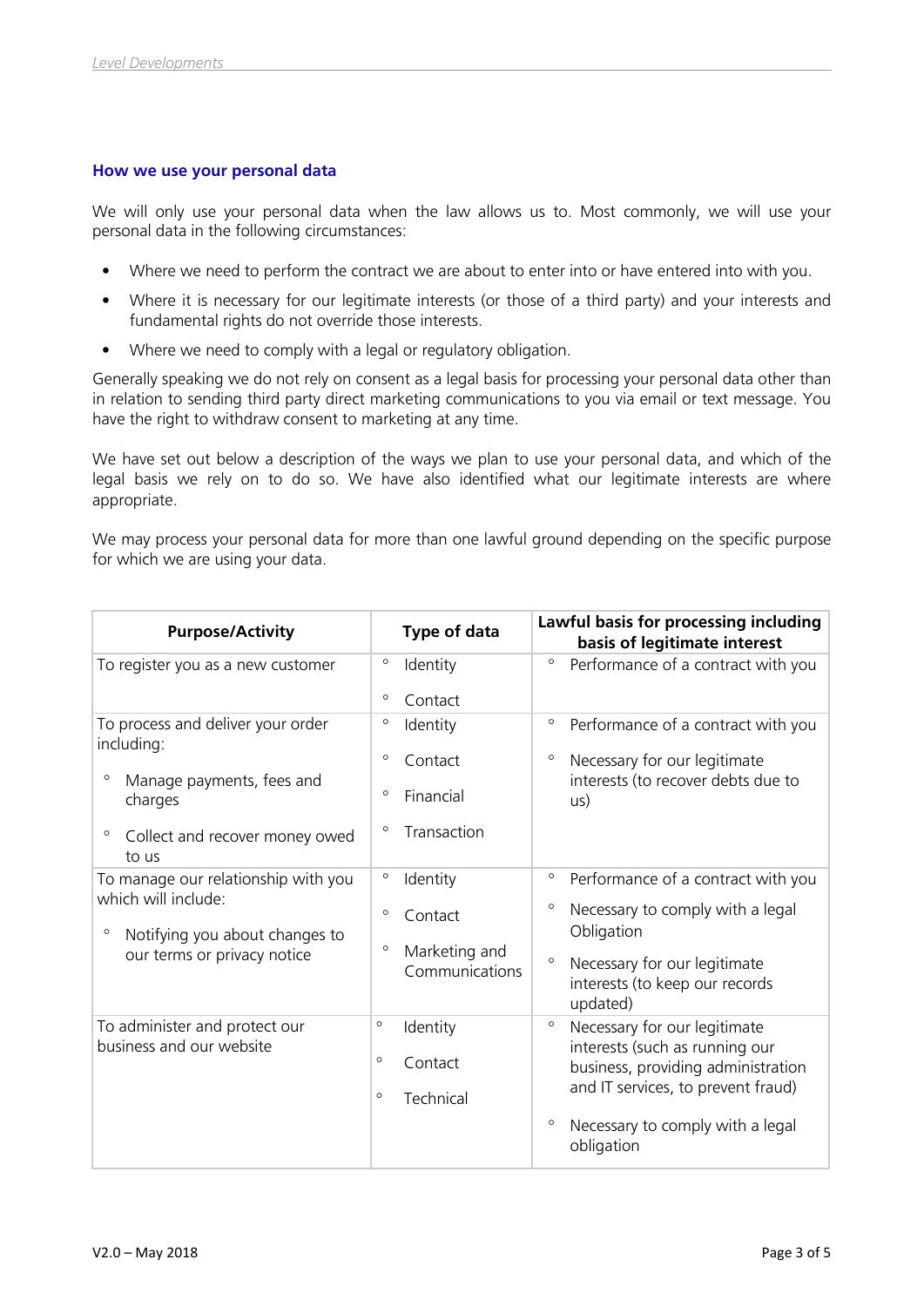# **Cookies**

Cookies are used on our website to keep track of the contents of your shopping cart, to store delivery addresses if the address book is used and to store your details if you select the "Remember Me" function. They are also used after you have logged on as part of that process. You can turn off cookies within your browser by going to "tools/internet options/privacy" and selecting the option to block cookies. If you turn off cookies you will be unable to place orders or benefit from the other features that use cookies. Data collected by this site is used to (a) take and fulfill orders (b) administer and enhance the site and service (c) disclosure to third parties for the purpose of delivering goods.

# **Change of purpose**

We will only use your personal data for the purposes for which we collected it, unless we reasonably consider that we need to use it for another reason and that reason is compatible with the original purpose.

If we need to use your personal data for an unrelated purpose, we will notify you and we will explain the legal basis which allows us to do so.

Please note that we may process your personal data without your knowledge or consent, in compliance with the above rules, where this is required or permitted by law.

# **Disclosures of your personal data**

The Company does not disclose your data to third parties other than when details are processed as part of the order fulfillment. As part of this, we may disclose your data to the following:

- Sage Pay Europe Limited for the purposes of processing secure payment for delivering your order to you.
- PAYPAL (EUROPE) S.À.R.L. ET CIE, S.C.A. for the purposes of processing secure payment for delivering your order to you.
- FedEx UK courier service for the purpose of delivery of goods worldwide
- UPS courier service for the purpose of delivery of goods worldwide
- DHL Express courier service for the purpose of delivery of goods worldwide
- TNT Express courier service for the purpose of delivery of goods worldwide
- ILG Logistics service for the purpose of arranging delivery of goods worldwide
- Rico Logistics UK Sameday courier service

We require all third parties to respect the security of your personal data and to treat it in accordance with the law. We do not allow our third-party service providers to use your personal data for their own purposes and only permit them to process your personal data for specified purposes and in accordance with our instructions.

### **International Transfers**

We do not transfer your personal data outside the European Economic Area ("EEA").